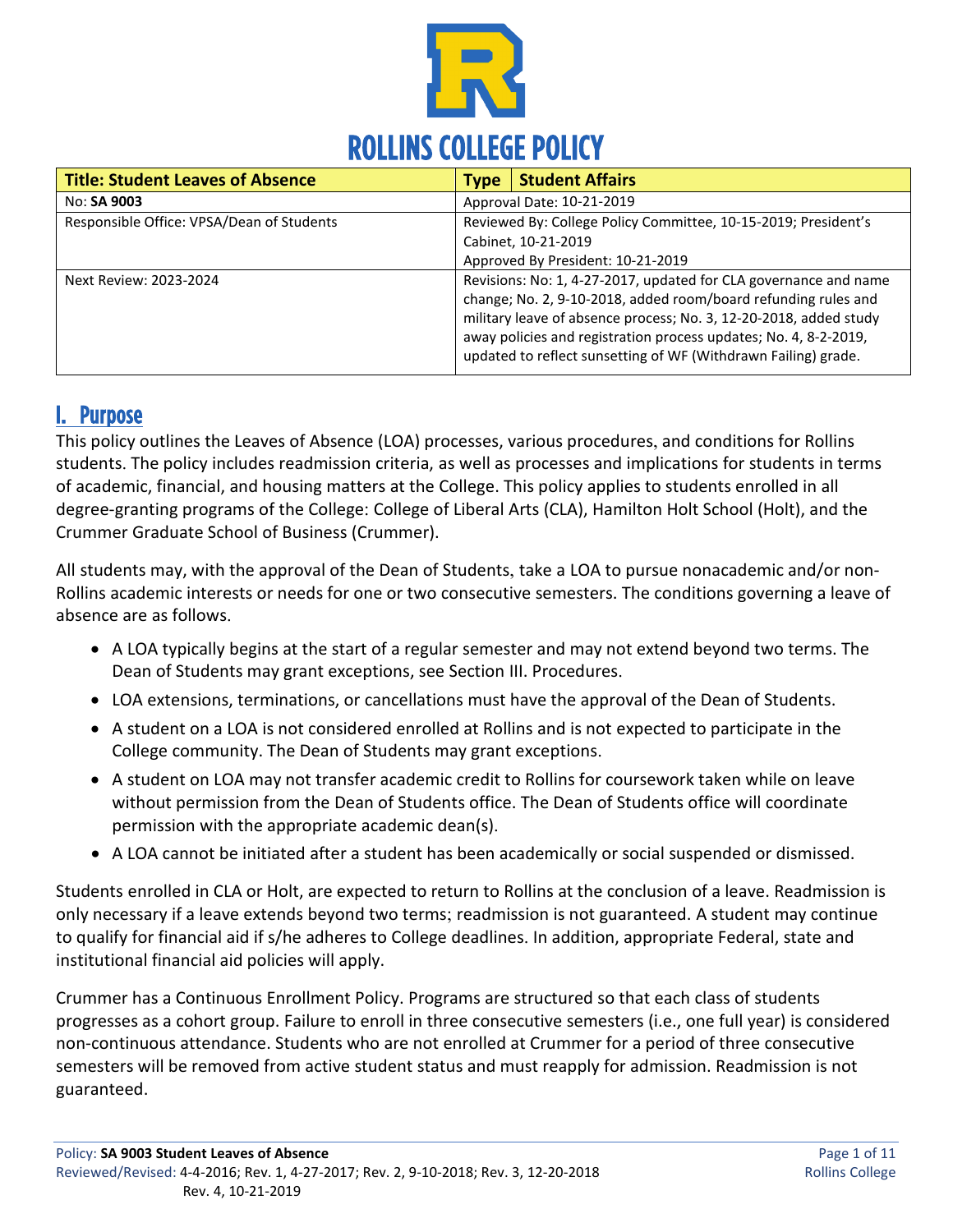# II. Definitions

Outlined below are the types of LOA's at the College, as well as guidance regarding student hospitalization.

## **A. Personal Leaves (PLOA)**

PLOA may be granted for a program of work, study, or travel that demonstrably contributes to the student's personal development or program of study at Rollins. A student may also request a PLOA for reasons related to financial and/or personal hardship.

### **B. Compassionate Leaves (CLOA)**

In unusual circumstances, the Dean of Students or designee may, upon careful consideration of the welfare of the individual student, place a student on a CLOA, due to extraordinary personal reasons that are not related to the student's physical or mental health, yet prevent the student from continuing classes (e.g., death in the immediate family). Military leaves will be processed as compassionate leaves.

### **C. Medical Leaves of Absence (MLOA)**

In unusual circumstances, the Dean of Students or designee may, upon careful consideration of the welfare of the individual student and the College community, place a student on MLOA.

A student is encouraged to request a voluntary medical leave in the event s/he/they believe her/his/their physical and/or mental health concerns are significantly interfering with the ability to succeed at Rollins and/or the demands of college life are interfering with her/his/their recovery or safety. A student who, in consultation with the Wellness Center or her/his/their health care provider, determines s/he/they need to request a voluntary medical leave must contact the Dean of Students office to discuss the terms of the MLOA.

## **D. Involuntary Leave**

In unusual circumstances, the Dean of Students or designee, in consultation with the College's Wellness Center and the Behavioral Evaluation and Threat Assessment (BETA) Team, may determine that a student needs to be placed on involuntary leave. This determination will be based upon an individualized and objective assessment of the student's ability to safely participate in the College's courses and programs and will examine whether the student's behavior presents a serious and imminent risk to the health, safety, or welfare of the student or other members of the College community. The assessment will determine the nature, duration, and severity of the risk; the probability of the potentially threatening injury actually occurring; and whether or not reasonable modifications of policies, practices, or procedures will sufficiently mitigate the risk. The assessment will also include an evaluation of recommendations from medical professionals and an opportunity for the student and/or the student's parents to submit medical information and recommendations from the student's medical provider(s). In addition, a student who is not attending class or making satisfactory academic progress may be placed on an involuntary leave at the Dean of Students' directive in collaboration with the appropriate academic dean(s). Such a decision will include inquiry into the student's current health and welfare and may include a request for the student's recent medical or mental health information.

Note: In an effort to minimize risk and to help protect the welfare of the Rollins community, the College has a procedure for reviewing incidents that result in a student's involuntary hospitalization via the Baker Act (Florida Statute, 394.463 Florida Mental Health Act) or Marchman Act (Florida Statute, 397 Substance Abuse Services).

Whenever law enforcement (Winter Park Police, Orange County Sheriff's Office, etc.) provide transportation of a Rollins student to the hospital for involuntary examination, officers will file a report with the Office of Community Standards and Responsibility (CSR). Once the report is received, the Director of CSR may notify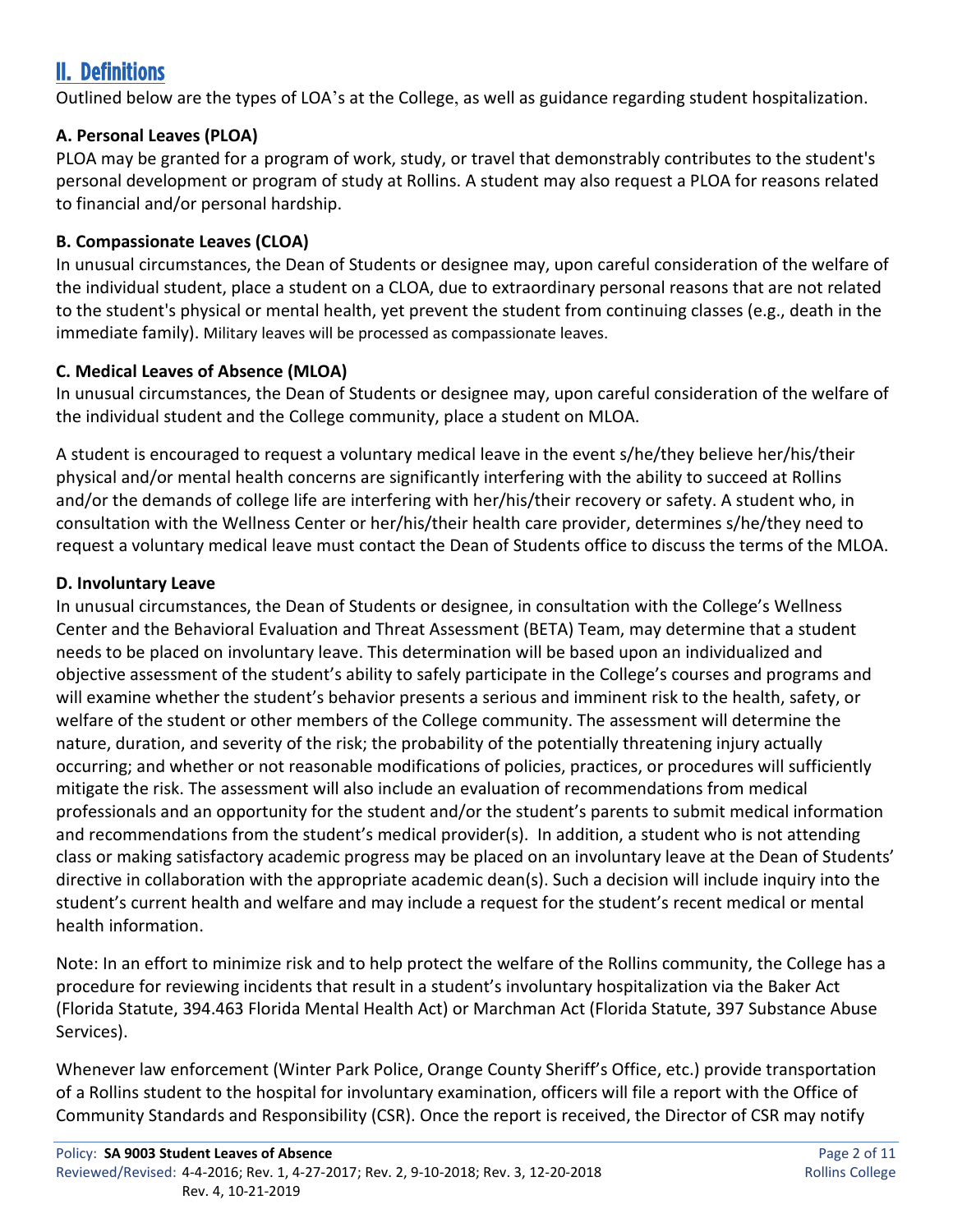and consult with the Dean of Students office to review the severity of the student's behavior related to the involuntary examination for potential of continued risk to the campus community. A determination will be made as to whether a mandated interview and counseling education is necessary or whether some other, more stringent, protective action is appropriate to protect both the welfare of the student and the community. This determination will be based on an individualized assessment of the facts and circumstances surrounding the involuntary hospitalization and all available medical documentation. In either case, the Director of CSR will contact the student in a timely manner (upon release from the hospital and return to Rollins) and will require an initial meeting between the Dean of Students or designee and the student to inform the student of his/her rights and responsibilities regarding the incident involving involuntary hospitalization.

In cases where a mandated assessment and counseling education are necessary, the Dean of Students or designee may require students to complete an interview with a licensed mental health professional and participate in a counseling education program. The required interview must occur within two weeks following release from the hospital. Examples of a licensed mental health professional include a Wellness Center counselor, or a community-based counselor or psychiatrist of the student's choice. The mandatory counseling education program, which is facilitated by the Wellness Center, must occur within 8 weeks following hospital release. The Dean of Students or designee will require proof of participation for the required interview with the licensed mental health professional and the counseling education program(s). Failure to comply may result in the initiation of the Involuntary Leave Procedure.

In cases where more protective action is needed based on more severe behavior / conduct (e.g., behaviors/actions significantly affecting the student's health and welfare, behavior endangering others, threats to harm others, and behavior disruptive to community), the Dean of students or designee may initiate a: 1) immediate interim involuntary leave; 2) involuntary leave procedure; or 3) required interview with a mental health professional and counseling education.

# III. Procedures

The following section outlines LOA procedures and processes at the College.

# **A. Personal, Compassionate or Medical Leaves**

# **1. Initiating a Leave of Absence**

Students considering a leave are asked to complete the following.

- Contact the Dean of Students/Student Affairs Office to schedule an appointment with the Director of Student and Family Care to discuss the LOA. During the appointment, ask the Dean of Students or Director of Student and Family Care any questions the student may have about the LOA. If the student cannot meet in person, the LOA meeting can occur over the phone.
- Review the Frequently Asked Questions (FAQ's) listed on the Dean of Students' website.
- Download and complete the LOA request form.
- In the case of a Medical Leave of Absence, the student will also need to obtain a LOA recommendation letter from her/his/their healthcare provider (on letterhead and signed) which includes the medical reason for the leave and any conditions/treatment recommendations with which the student will need to comply to ensure her/his/their readiness to return to the rigors and challenges of a college environment.
- The Dean of Students or Director of Student and Family Care will notify the following offices that the student is considering a LOA. It is the student's responsibility to follow up with appropriate offices regarding potential impact of a LOA. Offices include: Bursar, Financial Aid, Residential Life and Explorations, Athletics, International Student and Scholar Services.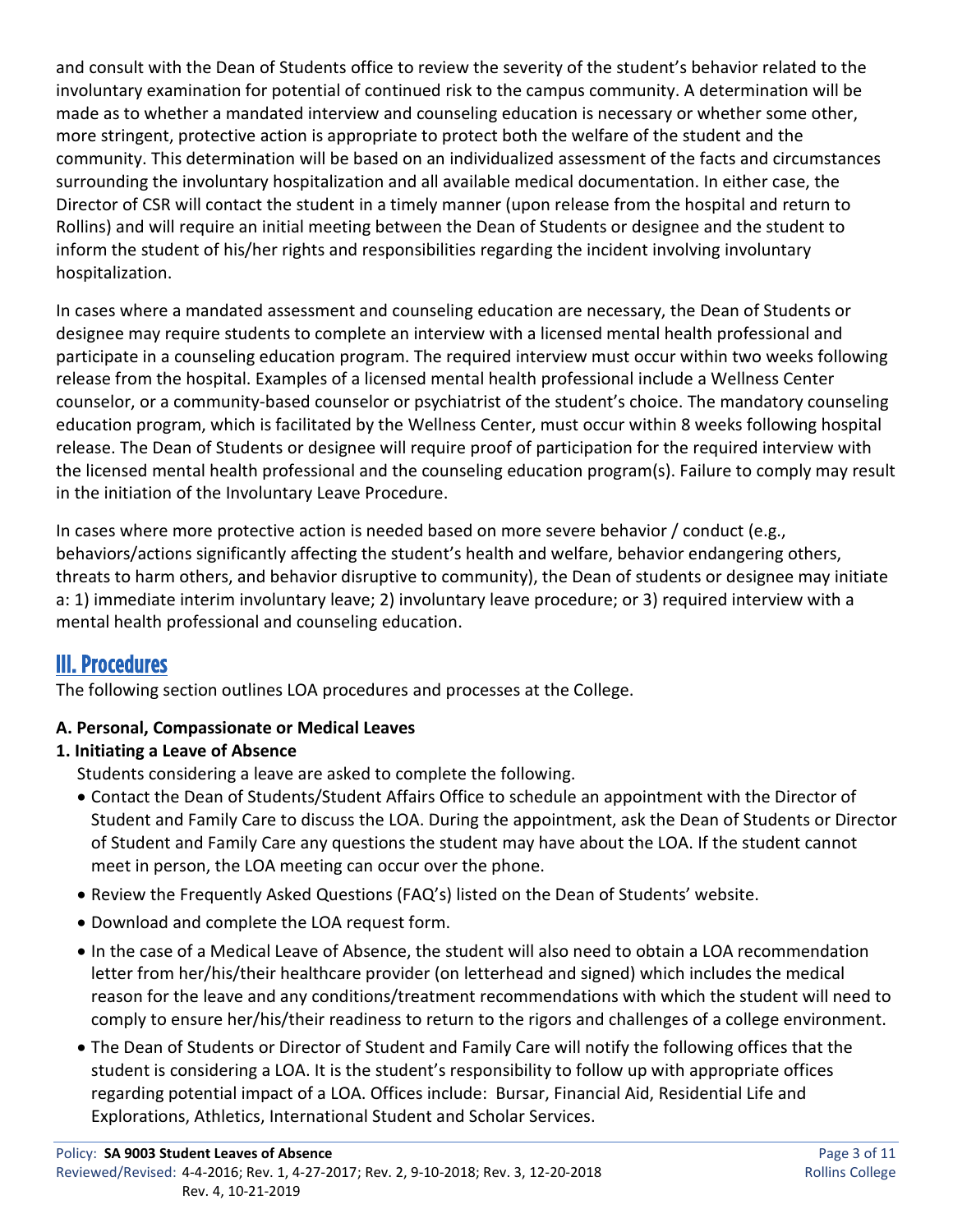Once a leave is granted, the completed LOA form will be logged and filed in the Dean of Students Office. The Student Records Office will be notified of the leave via a Change of Status Form.

The student's professors and faculty advisor, and all departments connected with the student, will be notified via workflow initiated from the Change of Status Form that the LOA has been processed. The Student Records Office will withdraw the student from classes (if the LOA is taken during the academic year).

Final approval for an LOA and the conditions associated with the LOA will be provided in writing by email to the student by the Dean of Students Office.

#### **B. Withdrawal Policies from a Rollins or Rollins-Approved Study Away Program**

#### **1. Initiating a Leave of Absence**

A student who wishes to withdraw from a Rollins or Rollins-Approved Study Away Program must notify the Office of International Programs (OIP) of the intent to withdraw in writing. Students considering a leave from a Rollins or Rollins-Approved Study Away Program should consider the following.

#### • **Refund and Cancellation Policy**:

- ̶ Payment of all program fees must be made by the communicated deadline. The OIP will retain \$500 in all cases of withdrawal; beyond that, OIP will retain all non-recoverable expenses committed to or incurred on the student's behalf. Any remaining portion of the program fee will be returned to the student.
- ̶ Should the program be cancelled due to circumstances at Rollins and/or a decision made by the OIP, every attempt will be made to recuperate all possible funds on behalf of the student. However, there is no guarantee all funds can be recovered.
- ̶ If a student has received a scholarship through the OIP for participation in a Rollins or Rollins-Approved Study Away Program, the scholarship will be rescinded.
- ̶ In cases of withdrawal from a semester-long Rollins-Approved Study Away Program, Rollins will calculate any pro-rated amounts of financial aid based on the date of withdrawal and the program's academic calendar for the relevant term.

#### • **Transcript Notation:**

- ̶ Students who withdraw from a semester-long Rollins-Approved Study Away Program prior to the program start date will receive no notation on the transcript. Students who withdraw from a semester-long Rollins-Approved Study Away Program after the program start date must adhere to the partner's policies for transcript notations in the case of withdrawals. If the partner issues a transcript for the term of the withdrawal, Rollins will receive the transcript and record grades, including Withdrawn ("W") grades, as they appear on the partner transcript.
- ̶ In processing withdrawals from a Field Study or Approved Summer Program, Rollins will adhere as closely as possible to the on-campus policy given the program calendar and the date of withdrawal.

#### **C. Involuntary Leave**

- The involuntary leave process will be initiated following the receipt of information that the student poses a serious and imminent threat to the health, safety, or welfare of the student or the College community.
- Threat notification may be received in the form of an incident report to CSR, or a psychiatric evaluation filed with the Dean of Students.
- Following the receipt of this information, the Dean of Students will call a meeting of the College's BETA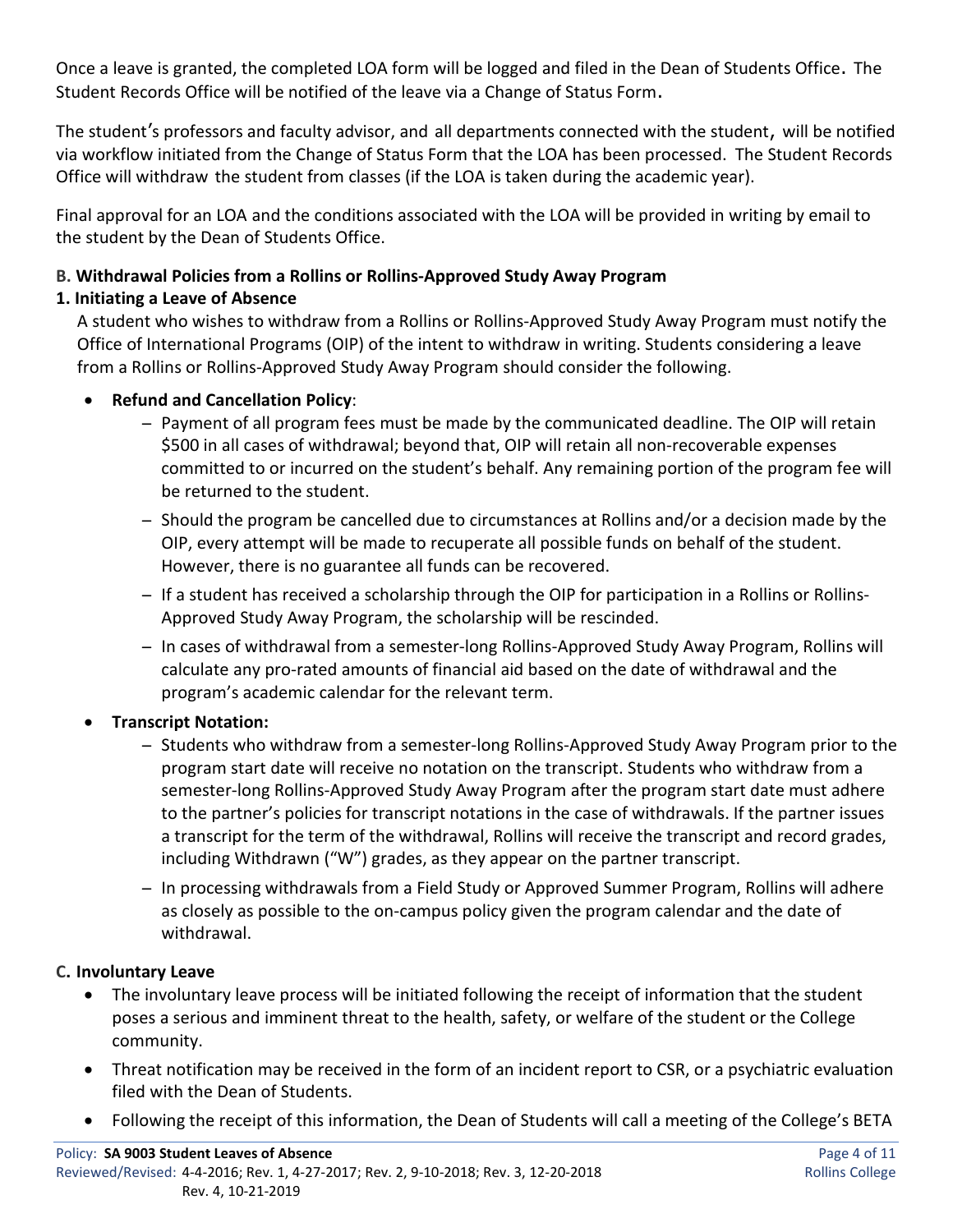Team at the earliest possible date. The student may attend this meeting and may present information in support of his/her case. The student will also be provided the opportunity to initiate the process for a voluntary medical leave. Following this meeting and after reviewing all relevant information, the BETA Team will make a recommendation to the Dean of Students about whether to place the student on involuntary leave, reinstate the student, or reinstate the student with conditions.

- The Dean of Students will make a final decision regarding the student's enrollment status and notify the student in writing. The student will be placed on involuntary leave if the Dean of Students concludes, on the basis of preponderance of evidence, that the student engages or threatens to engage in behavior that:
	- ̶ pose a significant danger to the health, safety, or welfare of the student or to others, or
	- ̶ substantially impede the lawful activities of other members of the campus community.
- A student subject to involuntary leave is entitled to the following.
	- ̶ Notice of intent to remove the student pursuant to this policy stating the reasons for the action.
	- ̶ The opportunity to examine and discuss the psychiatric or other evaluations provided to the committee.
	- ̶ The opportunity to present relevant information for consideration of his/her/their case.
	- ̶ The opportunity to have an advisor of the student's own choice accompany the student. An advisor must be a Rollins College student, staff member, or faculty member, or a parent. The student may request permission from the Dean of Students for an advisor who does not meet the listed criteria.

The procedure outlined above should be followed in most circumstances. However, the Dean of Students may impose an immediate and interim leave (the equivalent of a summary suspension), prior to the review of all information, if the Dean of Students concludes that the student poses an immediate threat to the welfare of any individual, the student body, or any part of the College or its community. In such cases, the student will be placed on involuntary leave while the above process is followed.

The Right to Appeal. In the event a student disagrees with the decision of the Dean of Students, the student may appeal the finding. The appeal must be made in writing to the Vice President for Student Affairs within three (3) calendar days of the date the decision is communicated to the student. The Vice President for Student Affairs shall have fourteen (14) calendar days after receiving the appeal to review the case and render a decision.

Conditions of Involuntary Leave. Upon being placed on involuntary leave, the student may not attend classes, may not be an active member of a registered Rollins student organization, may no longer use College facilities, must vacate College-owned or affiliated housing, and may be entitled to whatever refunds of tuition, fees, and room and board charges are appropriate given the timing of the withdrawal.

Students placed on involuntarily leave shall have a hold placed on their academic records, preventing them from being readmitted or re-enrolled at Rollins except as stated in this paragraph. A student may request readmission or re-enrollment at the College and provide the Dean of Students with documentation from an appropriate health care provider of their choice who has conducted a proper assessment of the student and concluded that the student does not pose a serious risk to the health, safety, or welfare of the student or members of the College community. In cases where the Dean has imposed other conditions for readmission, it is the responsibility of the student to provide documentation of compliance with such conditions.

A student who is not placed on involuntary leave may be subject to conditions to continue enrollment at the College. In such cases, the student will be provided with a written summary of conditions and must meet all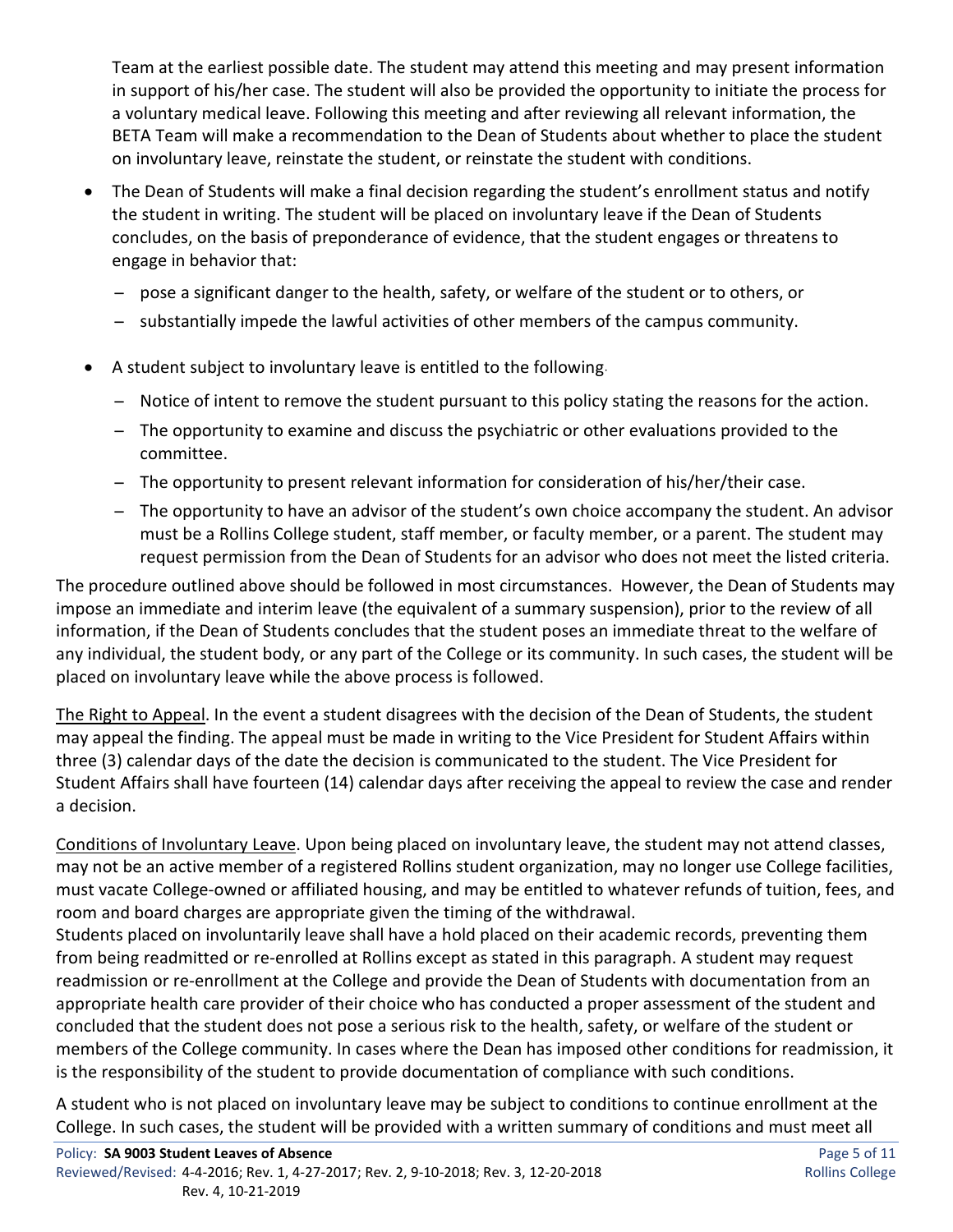conditions in order to maintain student status. A student who fails to meet such conditions will be subject to involuntary leave by the Dean of Students or may be subject to charges through the College's student conduct process for failure to comply.

# IV. General Conditions for Leaves of Absence

### **A. Course Registration**

A student's registration for classes will be canceled for the semesters that the student plans to be on leave. A student on or considering a LOA should contact the Director of Student and Family Care for more information regarding course registration. Students on LOA will be able to participate in course registration for the semester in which they are expected to return. The Director of Student and Family Care will send reinstatement instructions to students on a LOA prior to the semester they are expected to return. These instructions are sent in early November for spring, and late March or early April for the fall semester. Once the student is reinstated, the Office of Student Records will send registration instructions. In order to register, the student's faculty advisor must approve the student's proposed schedule and release the student's registration hold on FoxLink. Students can access the schedule of classes online and registration occurs through FoxLink.

### **B. Transcript Notation**

If a LOA begins before the drop deadline appropriate for the course(s), no record of attendance will be recorded on the transcript for that semester.

If the leave begins after the drop deadline, a Withdrawal ("W") will be assigned on the transcript for all courses taken that semester.

Compassionate or Medical Leaves. If the leave begins after the drop without penalty deadline, a Withdrawal ("W") will be assigned on the transcript for all courses.

Personal Leaves. If the leave begins after the drop without penalty deadline, a grade of 'F'(Failing) or NC (No Credit), as determined by the grading mode for the course, will be assigned on the transcript for all courses.

### **C. Leave Limits**

There is no administrative limit on the number of leaves a student may take. However, leaves may not be taken back to back without a period of re-enrollment at the College. Students on a LOA for more than two consecutive terms will have to reapply for admission; readmission to the College is not guaranteed.

### **D. Taking Classes at Other Institutions**

Students must obtain permission from the Dean of Students and confer with the Office of Student Records prior to enrolling at another institution while on leave. During this consultation, students will determine whether courses will transfer and how the course(s) will apply to her/his Rollins degree.

Students must request that an official transcript be sent to Rollins from all institutions attended during time away, even if credit is not requested. Students must submit a completed transfer credit approval request by submitting a [Request for Permission to Study Outside of CLA](http://www.rollins.edu/international-programs/documents/permission-to-study-outside-interactive.pdf) form to the Office of Student Records before the work can be evaluated for transfer credit. Students must also submit an official transcript of all work completed from the attended school. Students receiving Rollins financial aid must check with the College's Office of Financial Aid to determine if there are any financial aid implications for taking classes while on leave. Student-athletes should check with Athletics to determine if there are any National Collegiate Athletic Association (NCAA) eligibility implications for taking classes at other institutions while on leave.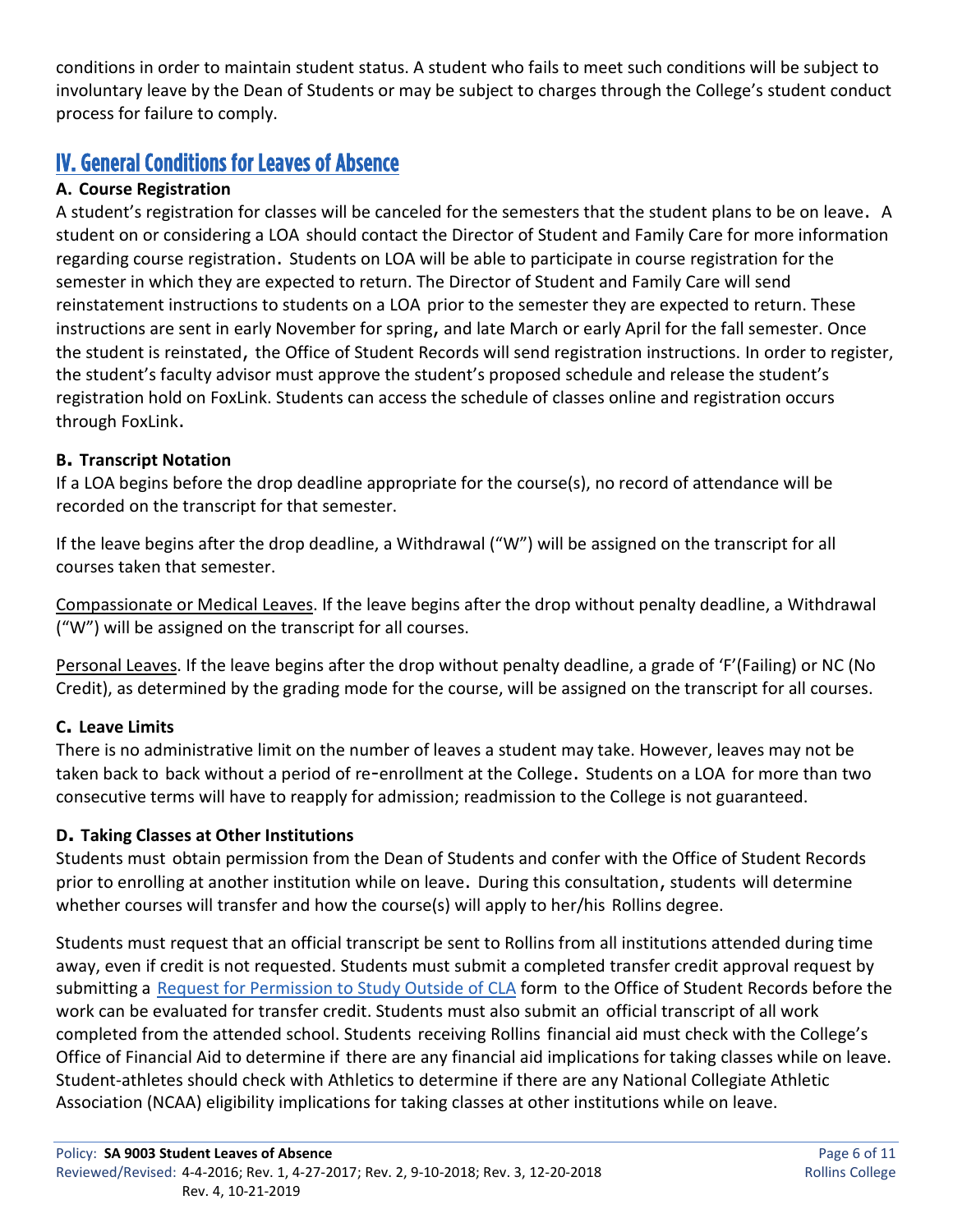#### **E. International Students**

International students considering an LOA are required to speak with the Director of International Student and Scholar Services regarding; visa program status, departure to (and return from) home country, and other considerations.

#### **F. Incoming (New) Students**

A student who is new to Rollins and has not yet attended classes is eligible to defer matriculation and enrollment. Attendance is the determining factor in whether an individual is considered a current student or an incoming student. Incoming new students will have the opportunity to defer until the first day of classes. Generally, students who defer may only do so for a full year, not a semester. Students should contact the College's Office of Admissions for further information on deferring enrollment.

#### **G. Tuition Refunds**

Personal Leaves: Tuition, housing and dining refunds follow a percentage refund schedule (see table next page) through the fourth week of the semester as published by the College.

Medical Leaves: Tuition, housing and dining refunds follow a percentage refund schedule through the tenth week of the semester as published by the College.

Appeals for tuition refunds will be reviewed as [a Review of Fee Adjustment](https://www.rollins.edu/bursar/documents/application-appeal-student-charges-rollins-college.pdf) as shown below.

|                                         | Percent (%) Refunded |     |
|-----------------------------------------|----------------------|-----|
|                                         | Non-Med              | Med |
| Prior to 2nd week of class              | 80                   | 80  |
| Prior to 3rd week of class              | 60                   | 80  |
| Prior to 4th week of class              | 40                   | 80  |
| Prior to 5th week of class              | 20                   | 60  |
| Prior to 6th week of class              |                      | 60  |
| Prior to 7th week of class              |                      | 60  |
| Prior to 8th week of class              |                      | 40  |
| Prior to 9th week of class              |                      | 40  |
| Prior to 10 <sup>th</sup> week of class |                      | 40  |

# V. Reinstatement from Leave

Students requesting return from LOA must complete all processes, sanctions, or requests resulting from Community Standards and Responsibility (CSR) or Honor Code cases. Students must also clear all holds on their account before registering for courses.

- **Personal (PLOA) or Compassionate Leave (CLOA).** Requests for reinstatement are due via email to the Director of Student and Family Care no less than four (4) weeks prior to the start of classes.
- **Medical (MLOA) or Involuntary Leave.** Reinstatement from a MLOA or Involuntary Leave requires documentation from an appropriate health care provider indicating the student's ability to manage a full-time academic load. The student must have his/her appropriate service provider provide an official signed statement of recommendation for reinstatement and a completed reinstatement questionnaire that can be downloaded from the Dean of Students website. The official statement must address the following:
	- ̶ specific diagnosis,
	- ̶ progress made as a result of any treatment or community sanctions plan completion,
	- ̶ readiness of the student to return to full-time student status, and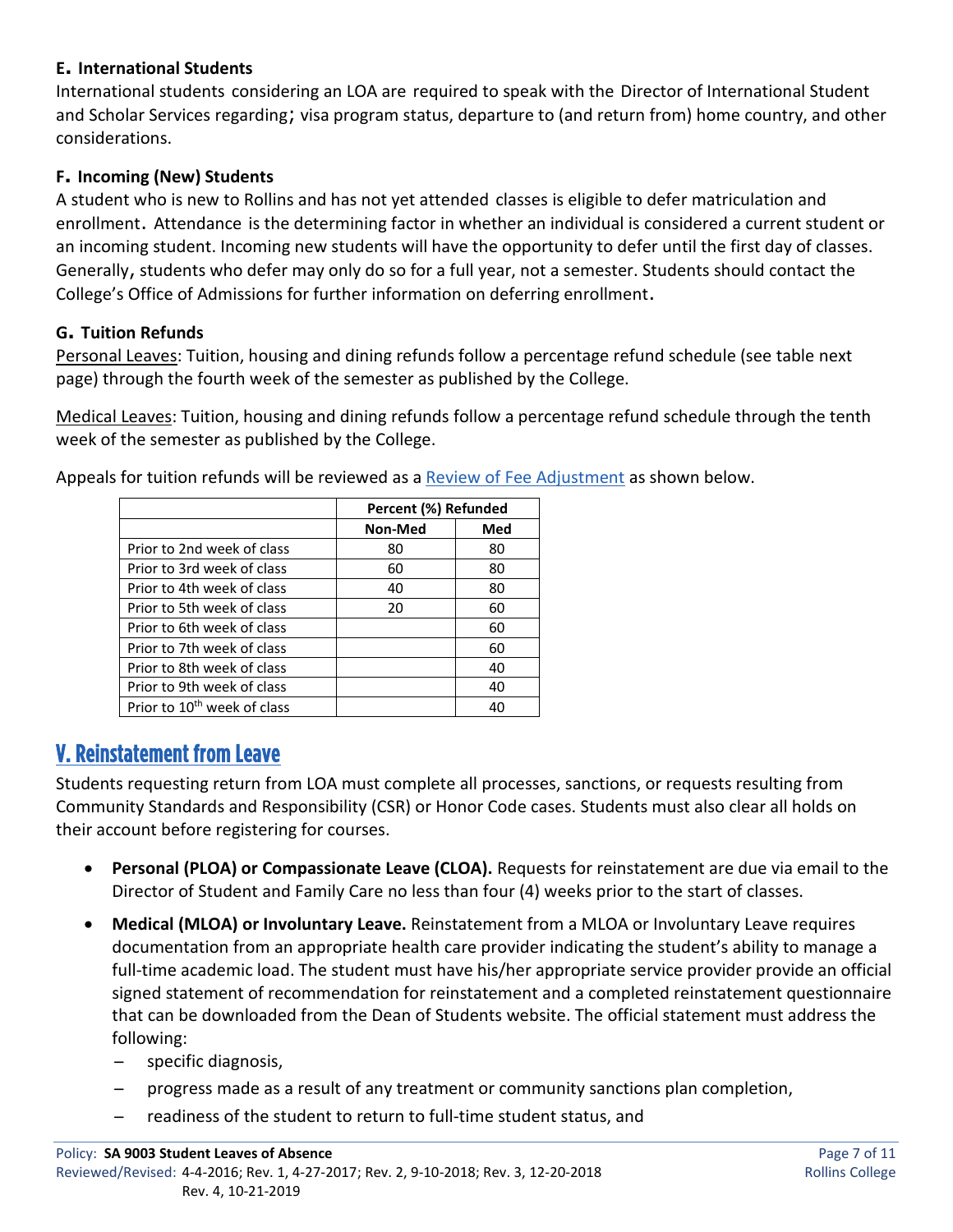̶ recommended treatment plan to support the student's transition back to campus. The documentation must provide verification that all conditions of the MLOA or Involuntary Leave have been met at the time of the request.

Conditions for return are based on an individualized assessment. As such, a student may be required to submit additional documentation not listed above. Requests for reinstatement are due by email from the student's Rollins or personal email account to the Director of Student and Family Care no less than four (4) weeks prior to the start of classes.

The Dean of Students/Director of Student and Family Care will email reinstatement approvals to the student. The Dean of Students Office will issue a Change of Status Form and Student Records will notify the student of registration instructions via email.

The student on MLOA or Involuntary Leave should contact the Bursar's Office and Financial Aid Office as soon as s/he/they knows s/he/they will be returning. If interested in on-campus housing, s/he/they should contact the Office of Residential Life and Explorations as soon as possible. (Please note: on-campus housing is required for students with 60 earned hours or less and specific housing types are not guaranteed.) Additionally, if a student is an international student, s/he/they should contact the Office of International Student & Scholar Services as soon as possible prior to his/her/their return.

# VI. Extending a Leave or Early Return (for all leave types)

Students may apply initially for a one- or two-semester LOA. Classes will be dropped for all semesters for which the student plans to be on leave. A one-semester leave may be extended to two semesters at the request of the student. The student must schedule a meeting with the Dean of Students or Director of Student and Family Care, meet with the Dean or Director (via phone if not in the area), complete the LOA form, and contact the appropriate offices (Bursar, Financial Aid, Residential Life and Explorations, Athletics, International Student and Scholar Services) so the offices may notify the student of any additional relevant information or changes to the information they were given when they initially took a leave.

If a student has taken a LOA for two semesters, is not ready to return, and wishes to remain on LOA, s/he/they may contact the Office of the Dean of Students for a one- or two-semester extension of the leave. Normally, however, students are not approved for more than one-year (two semesters) of leave at a time.

LOAs and MLOAs may not be stacked beyond four (4) semesters − students may not spend more than two semesters away by returning from MLOA and immediately going on another LOA, or vice versa. As with extending a one-semester leave, the student must schedule an appointment with the Dean of Students or Director of Student and Family Care. The student must meet with the Dean/Director, complete the LOA form, and contact the appropriate offices (Bursar, Financial Aid, Residential Life and Explorations, Athletics, International Student and Scholar Services) so the offices may notify the student of any additional relevant information, or changes.

Students who originally applied for a two-semester LOA and who wish to return after only one semester away should contact the Director of Student and Family Care no less than four (4) weeks prior to the start of classes.

# VII. Return from an Expired Leave

Students who do not return from any LOA after two consecutive semesters, or who withdraw and wish to return to the College, must apply for readmission through the Office of Admission. Students should contact the Office of Admission to begin the readmission process.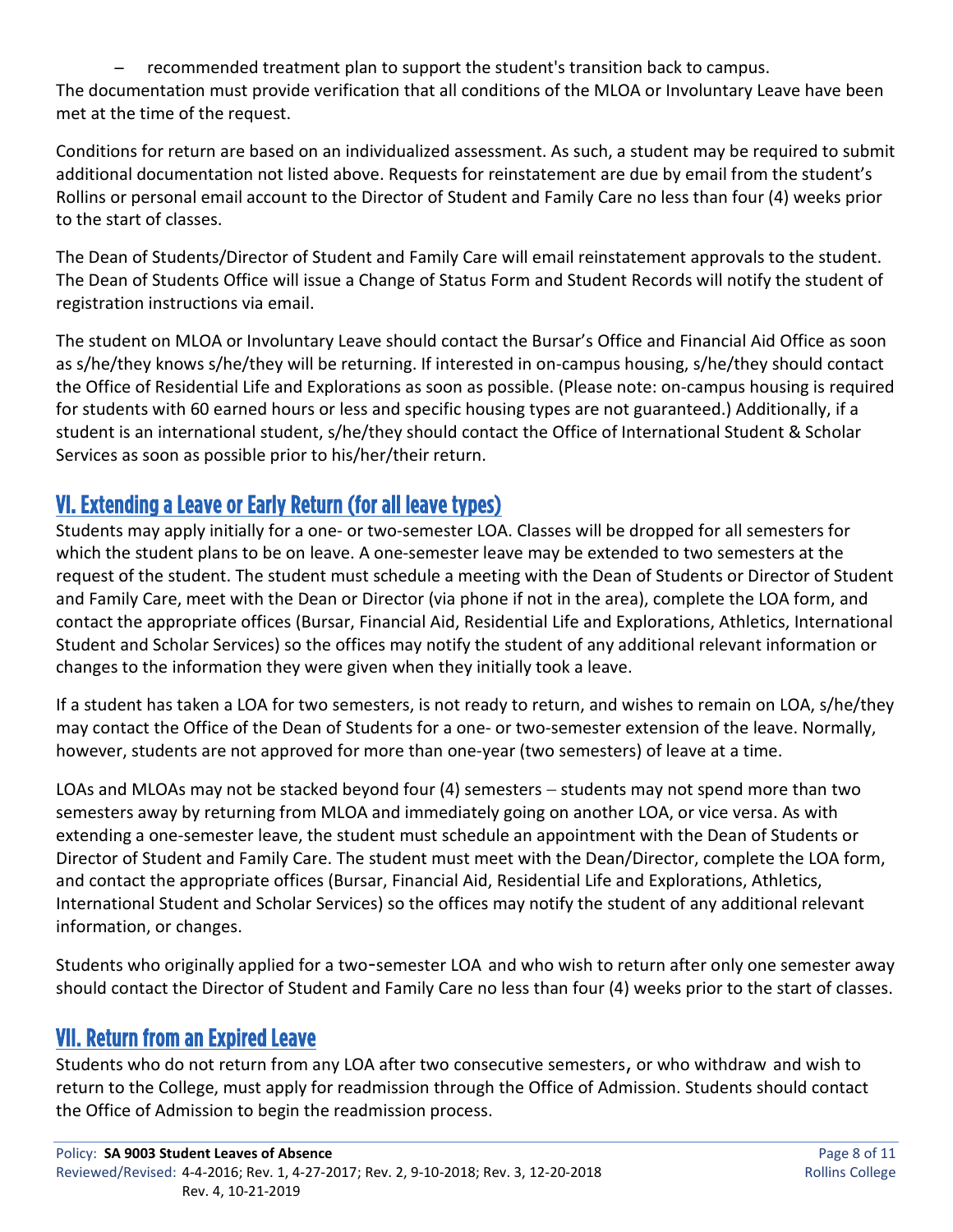In addition to the application, a student must submit a College Official's Report and official transcripts from each institution attended (if any) since leaving Rollins. Letters of recommendation from faculty, employers, and/or a physician or therapist may be submitted as well. The readmission deadlines are May 15<sup>th</sup> for fall semester and November 1<sup>st</sup> for spring semester. All readmission materials should be sent to the Office of Admission.

In certain cases, such as medical leaves, Community Standards and Responsibility (CSR) and Honor Code cases, students must fulfill any conditions or sanctions set forth by the College in addition to being approved for readmission. Students should be ready to present documentation verifying they have met these conditions.

Students applying for financial aid should complete all the necessary paperwork and adhere to applicable deadlines per Financial Aid, these deadlines are often earlier than the deadlines for registration and readmission. It is to the student's advantage to apply as early as possible for readmission as financial aid cannot be awarded until the student has been formally readmitted. The Office of Admission will notify the Office of Financial Aid when a student has been approved for readmission.

# VIII. Related Policies

### **A. Financial Aid**

A LOA may or may not affect a student's eligibility for financial aid in the future and an unfinished semester may be counted as one semester of financial aid eligibility used. The Office of Financial Aid determines how much, if any, current financial aid must be repaid and how much financial aid the student is eligible to retain based on Federal, state, and institutional regulations and policies. This calculation is based on the leave date, which may be different than the move out date if the student is living on campus. The student should be certain to discuss with the Office of Financial Aid and Office of the Bursar any balances owed (including repayment of financial aid) as a result of taking an LOA. A student may or may not owe a balance to the College, depending on his/her individual situation.

There may be financial implications as the result of multiple leaves, depending on when LOA's are taken. Every student's situation is different and must be reviewed individually by the Office of Financial Aid. To be eligible for financial aid consideration when a student returns from a leave, s/he must complete all financial aid application requirements.

### **B. Residence Halls**

Students have 48 hours to vacate residence hall rooms once an LOA is in effect. In some cases, a student may contact the Dean of Students' Office and Residential Life and Explorations if more time is needed to make travel arrangements. If a student's LOA begins during winter break or at the beginning of the spring semester, the student will have three days to pack her/his room and vacate once the residence halls open for spring semester. Students may ask for special permission from Director of Student Life: Residence Life and Explorations to return to the halls before they open to remove belongings from her/his room.

Students must take all of their belongings with them or make off-campus arrangements for storage during her/his LOA. Students may give written permission to a friend or family member to pick up items if they are unavailable to do so. Arrangements will be coordinated by the Director of Student and Family Care in collaboration with Residential Life and Explorations and must be completed with one week of the student's departure. Items not collected will be removed and donated at the student's expense.

When a student takes a LOA, the room and board contract terminates 48 hours after the LOA is completed. If the student returns her/his room key and the room is left without damage, the student will not receive any additional housing charges.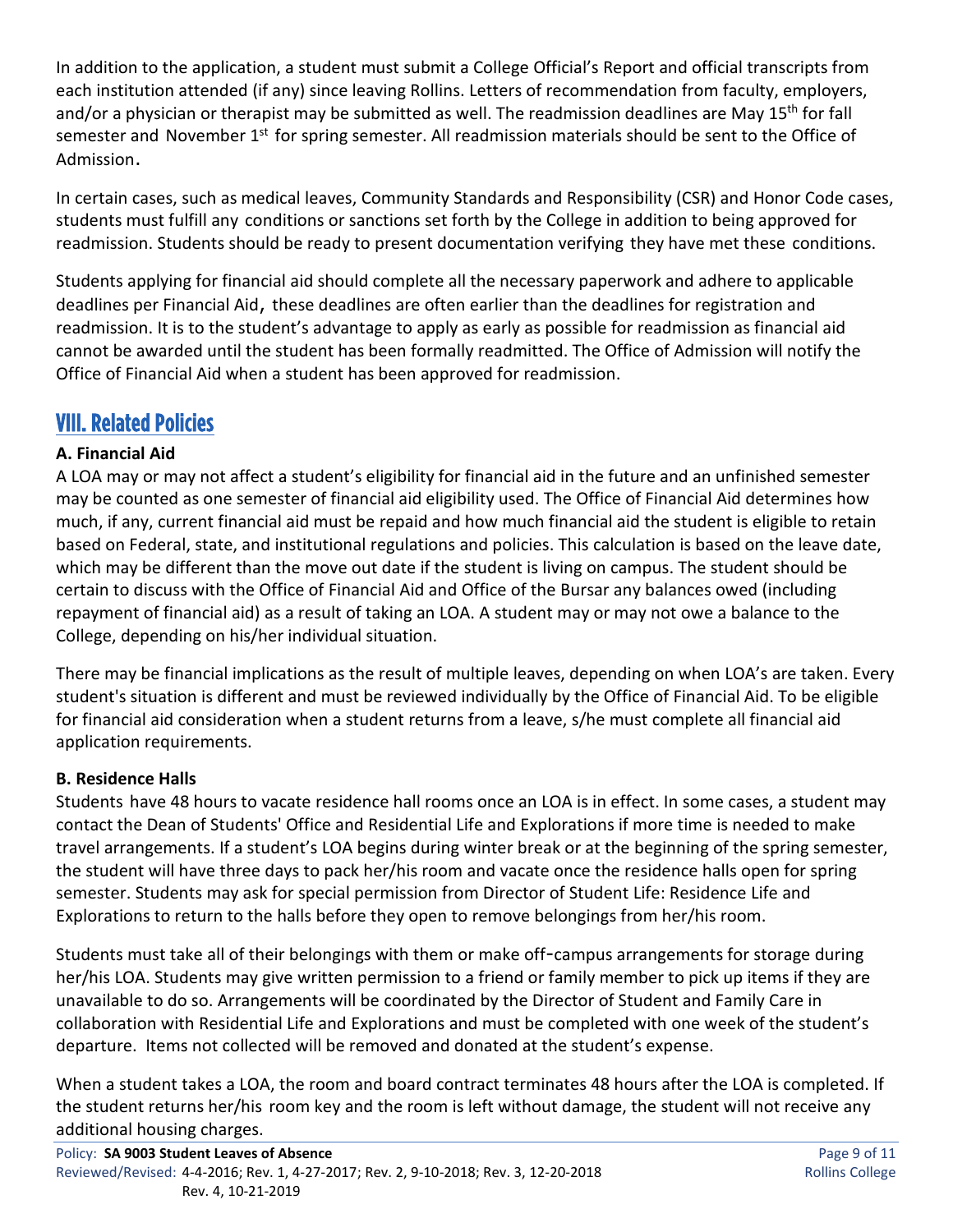When a student takes a LOA, any future housing contracts (if any exist) will be terminated. If the student takes a LOA for the fall semester, the contract for the full academic year will be terminated. If the student takes a LOA between fall and spring semesters, the spring semester portion of the contract will be canceled. If a student has already paid for the upcoming semester's housing, a refund will be processed.

Students considering taking a LOA or who are on leave are encouraged to consult with the Office of Residential Life and Explorations regarding room and board arrangements upon their return. Students on leave in the spring, intending to return in the fall, should consult the Residential Life and Explorations website for the timeline of how to enter the housing lottery.

#### **C. Email and Library Access**

A student's Rollins email account remains active during an LOA. A student on LOA is a welcome visitor at the Olin Library, unless otherwise noted in the LOA documents. However, a student on LOA is not granted Library borrowing privileges.

#### **D. Student Employment**

A student who is on an LOA is not eligible for any form of student employment at Rollins.

#### **E. Wellness Center**

A student on LOA does not have access to the Wellness Center staff or services. The Dean of Students may make exceptions.

#### **F. Center for Career and Life Planning**

A student on LOA may receive services at the Center for Career and Life Planning (CCLP) pertaining to career counseling, résumé, and/or job search assistance.

### **G. Alfond Sports Center, Athletic Teams, Student Organizations, and Campus Events**

Since a student on LOA is taking a break from the College, students on leave are not eligible to use the Alfond Sports Center, take classes, participate on College athletic teams, or participate in Rollins student organization events and programs. Exceptions to this policy can be requested from the Dean of students in collaboration with the Athletic Director and will be reviewed on a case-by-case basis.

A student on LOA is permitted to submit applications for study abroad and for positions as a resident assistant (RA), house manager, peer mentor, international peer advisor, or other peer education opportunities that will take place the semester the student returns from LOA. Regular application deadlines apply.

In addition, while on LOA, a student is unable to compete in Rollins College athletic programs until after the last day of exams prior to the semester they are scheduled to return.

### **H. Fox Day**

A student on LOA is not permitted to attend or participate in Fox Day activities.

# IX. Appendices/Supplemental Materials

*Not applicable.*

# X. Effective Date

This policy is effective October 21, 2019 and supersedes all previously issued versions.